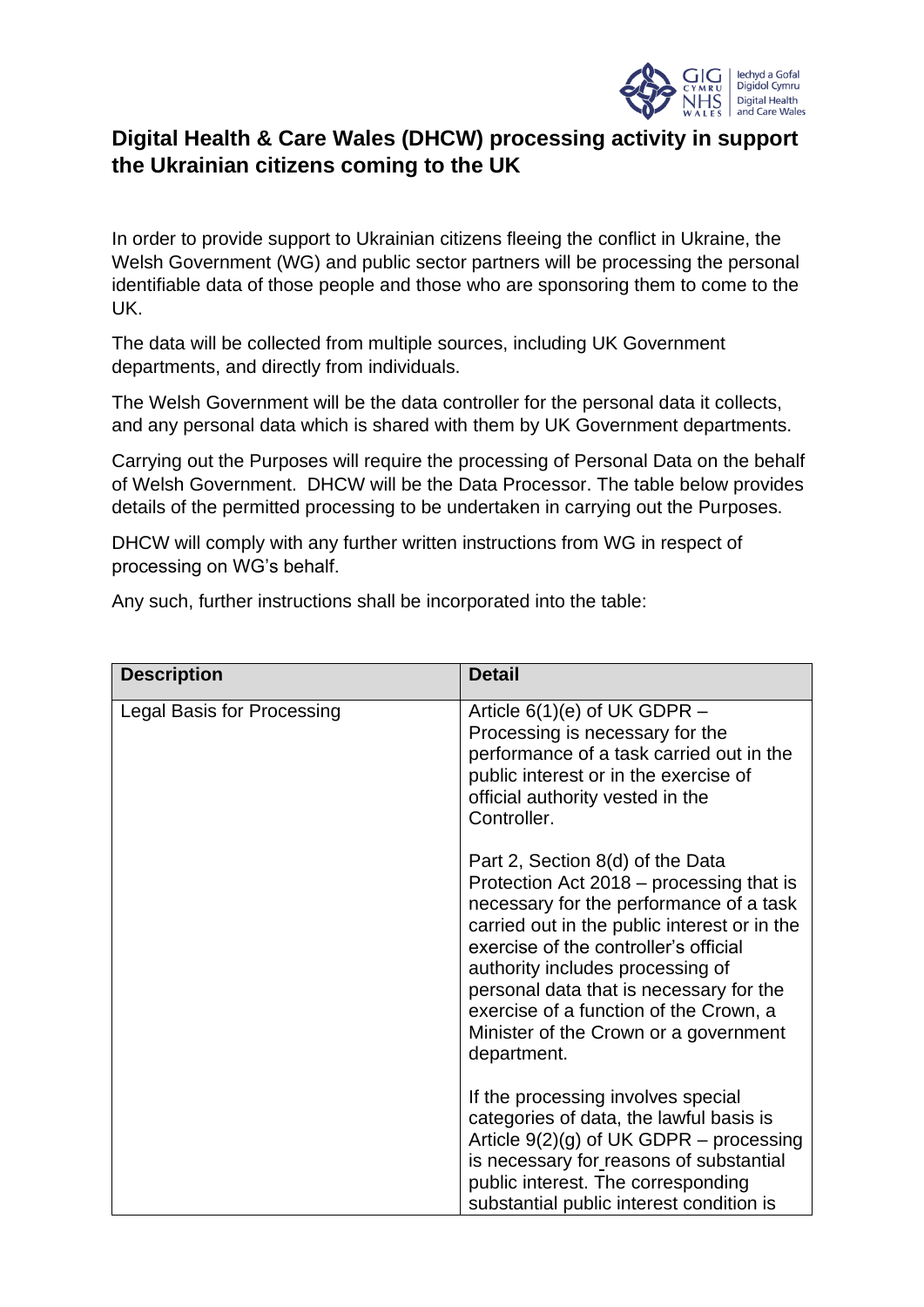

|                                  | Schedule 1, Part 2, Paragraph 18 of the<br>Data Protection Act 2018 – processing<br>is necessary for the purpose of<br>safeguarding children and individuals at<br>risk.<br>If processing involves processing of<br>personal data relating to criminal<br>convictions and offences the Welsh<br>Ministers intend to rely on Schedule 1,<br>Part 2, Paragraph 18 of the Data<br>Protection Act 2018 – Safeguarding of |
|----------------------------------|----------------------------------------------------------------------------------------------------------------------------------------------------------------------------------------------------------------------------------------------------------------------------------------------------------------------------------------------------------------------------------------------------------------------|
|                                  | children and individuals at risk.                                                                                                                                                                                                                                                                                                                                                                                    |
| Subject Matter of the Processing | Personal data about Ukrainian Citizens<br>(and sponsors/hosts) will be processed<br>for the purposes of providing support<br>and assistance to those fleeing the war<br>in Ukraine including finding suitable<br>accommodation.                                                                                                                                                                                      |
| Duration of the Processing       | Processing of the data will be reviewed<br>every 6 months, or sooner if the support<br>for Ukrainian citizens is no longer<br>necessary.                                                                                                                                                                                                                                                                             |
|                                  | The Welsh Ministers will notify DHCW<br>when (i) they determine that the<br>processing of the disclosed data is no<br>longer necessary for the agreed<br>purpose or (ii) they determine that the<br>current requirement to support Ukrainian<br>people has come to an end                                                                                                                                            |
| Location of Processing           | The data will be processed within the<br>United Kingdom and will not be<br>transferred outside the UK unless it is in<br>accordance with Condition 2.6.6.                                                                                                                                                                                                                                                            |
| Nature of the Processing         | Data received from UK Government will<br>be processed and stored within the data<br>platform to share with Welsh<br>Government, the contact centre, local<br>authorities, and local health boards.                                                                                                                                                                                                                   |
|                                  | Additional and updated data, collected<br>by the contact centre, will also be added                                                                                                                                                                                                                                                                                                                                  |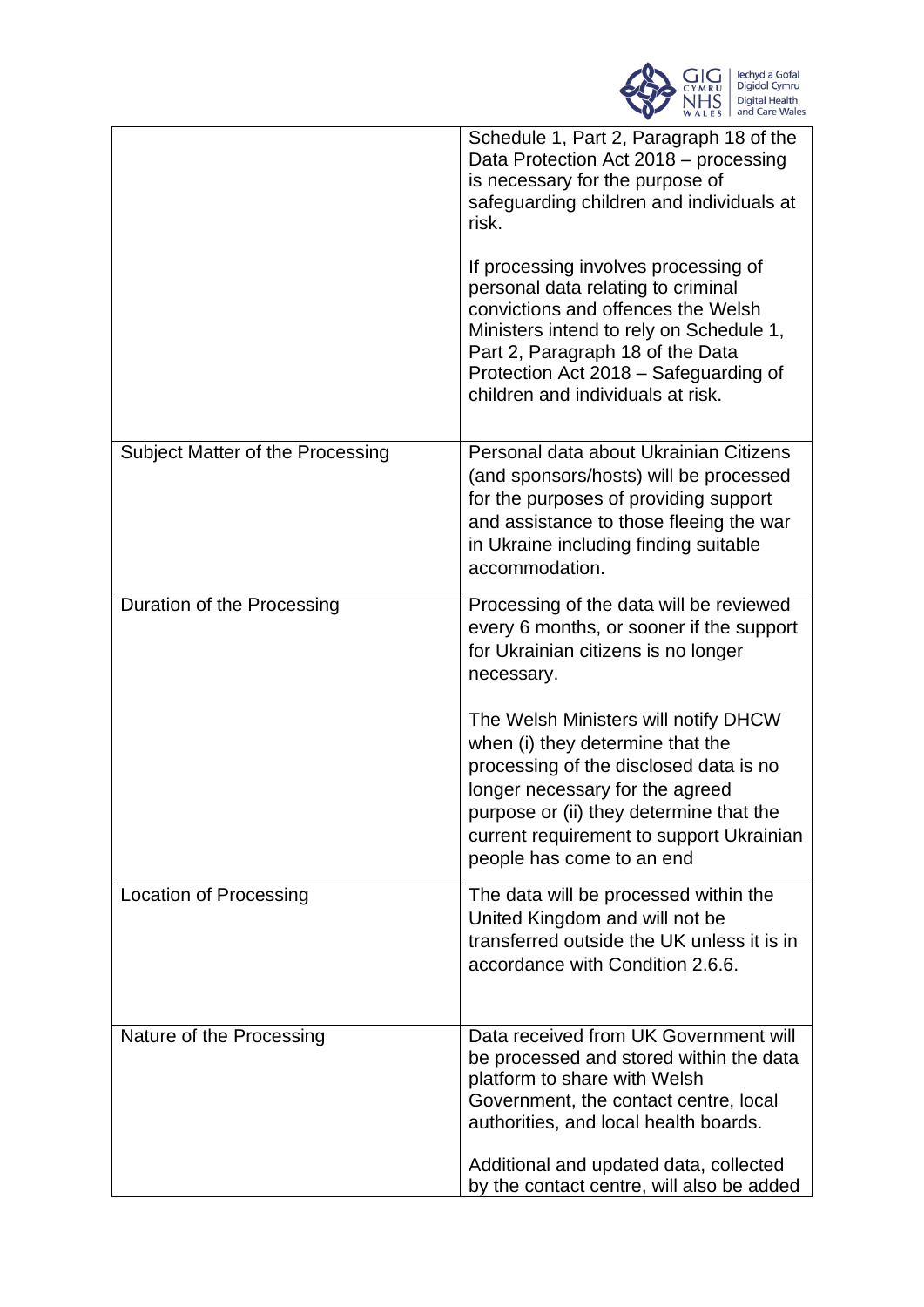

|                                       | to the system, linked to data provided by<br><b>UK Government.</b>                                                                                                                                                                                                                                                                                                                                                                                       |
|---------------------------------------|----------------------------------------------------------------------------------------------------------------------------------------------------------------------------------------------------------------------------------------------------------------------------------------------------------------------------------------------------------------------------------------------------------------------------------------------------------|
|                                       | Welsh Government, the contact centre,<br>local authorities, and local health boards<br>will have access to only the data they<br>require to undertake their roles. This will<br>include ensuring necessary checks have<br>been undertaken, identifying suitable<br>accommodation, and providing<br>advice/guidance.                                                                                                                                      |
|                                       | In addition to the data being used for<br>operational purposes, data will also be<br>processed for the purpose of report to<br>Welsh Minister and UK Government.                                                                                                                                                                                                                                                                                         |
| Purposes of the Processing            | Personal data will be processed for the<br>purpose of providing support and<br>assistance to Ukrainian citizens fleeing<br>the war in Ukraine. Personal data will be<br>processed to:                                                                                                                                                                                                                                                                    |
|                                       | Provide advice and guidance to<br>both Ukrainian citizens and<br>sponsors/hosts to be located in<br>Wales<br>Monitor Ukrainian citizens safe<br>arrival and movement within<br>Wales<br>Identify and provide safe and<br>suitable accommodation to<br>Ukrainian citizens<br>Ensure Ukrainian citizens have<br>access to essential services they<br>require<br>• Ensure delivery of health related<br>services to Ukrainian citizens<br>arriving in Wales |
| Type of Personal Data to be Processed | Data will include:<br>For Ukrainian citizens:<br>Name<br>Date of birth<br><b>Sex</b><br>Address<br>Email address                                                                                                                                                                                                                                                                                                                                         |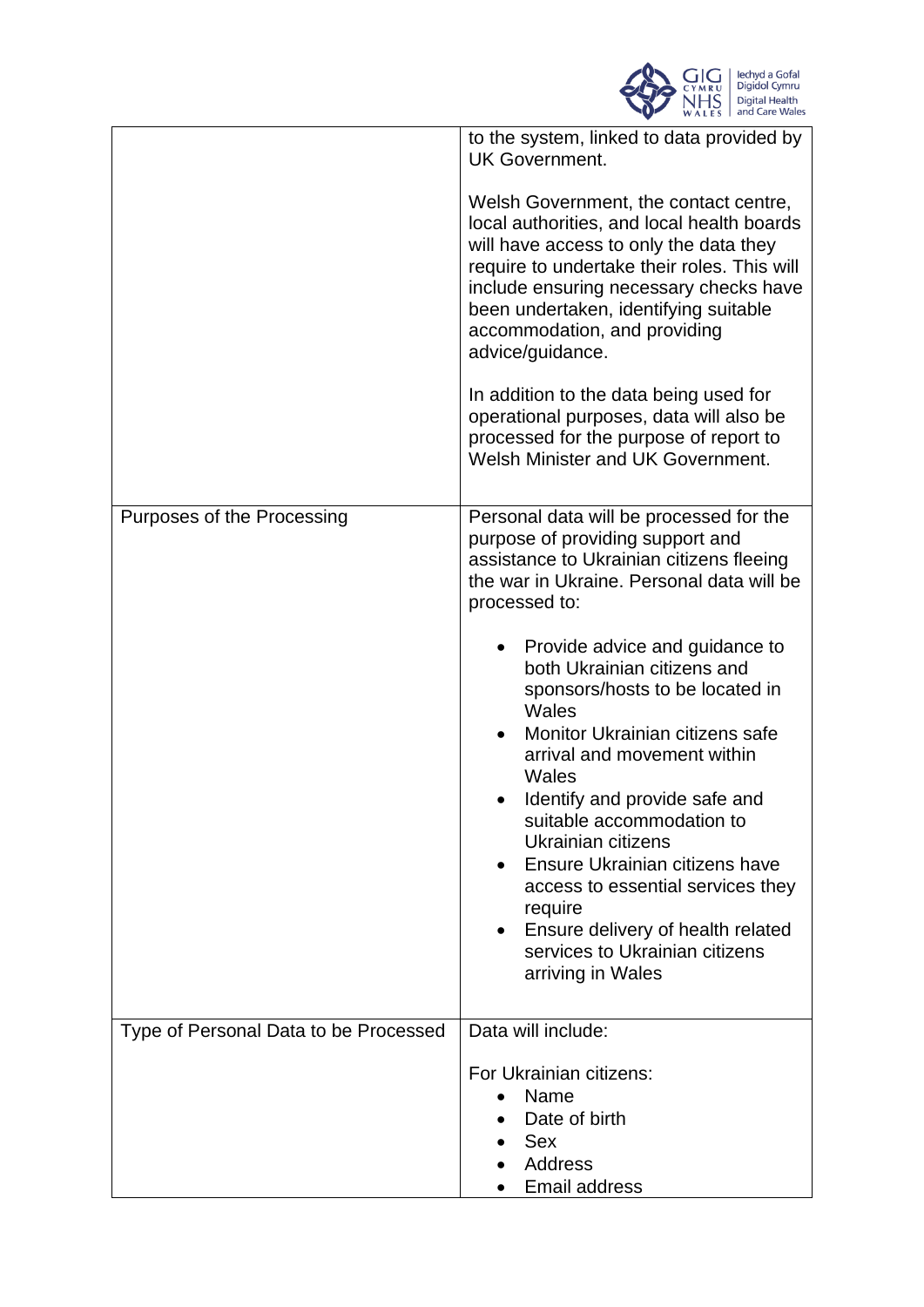

|                                                                              | Phone number<br>$\bullet$<br><b>Marital status</b><br>Details of anyone travelling with them<br>Unique identifier<br>$\bullet$<br>Passport numbers<br>$\bullet$<br>• Visa numbers<br>Details of mobility and other<br>accommodation needs<br><b>Welcome Centre allocation</b><br>$\bullet$<br><b>Travel arrangements</b><br>$\bullet$<br>Confirmation of health checks<br>complete |
|------------------------------------------------------------------------------|------------------------------------------------------------------------------------------------------------------------------------------------------------------------------------------------------------------------------------------------------------------------------------------------------------------------------------------------------------------------------------|
|                                                                              | For Sponsors/Hosts:<br>Name<br>Address<br>• Date of birth<br>Sex<br><b>Contact information</b><br>$\bullet$<br>Unique identifier<br>$\bullet$<br>Details of anyone residing with<br>the sponsor/host<br><b>Confirmation of DBS checks</b><br>complete<br>Confirmation of property checks<br>complete                                                                               |
|                                                                              | Other:<br>Confirmation of payment checks<br>complete                                                                                                                                                                                                                                                                                                                               |
|                                                                              | Additional data fields may be captured<br>or shared during the ongoing provision<br>of support to Ukrainian citizens.                                                                                                                                                                                                                                                              |
| Categories of Data Subjects                                                  | Data subjects will include:<br>Ukrainian citizens fleeing the<br>conflict in Ukraine, including<br>adults and children<br>UK residents who are<br>sponsoring/hosting Ukrainian<br>citizens based in Wales.<br>Audit information relating to those<br>accessing the data platform                                                                                                   |
| Plan for the return and/or destruction of<br>the data once the processing is | Data will be retained whilst the Welsh<br>Ministers consider that the provision of<br>this information is necessary.                                                                                                                                                                                                                                                               |